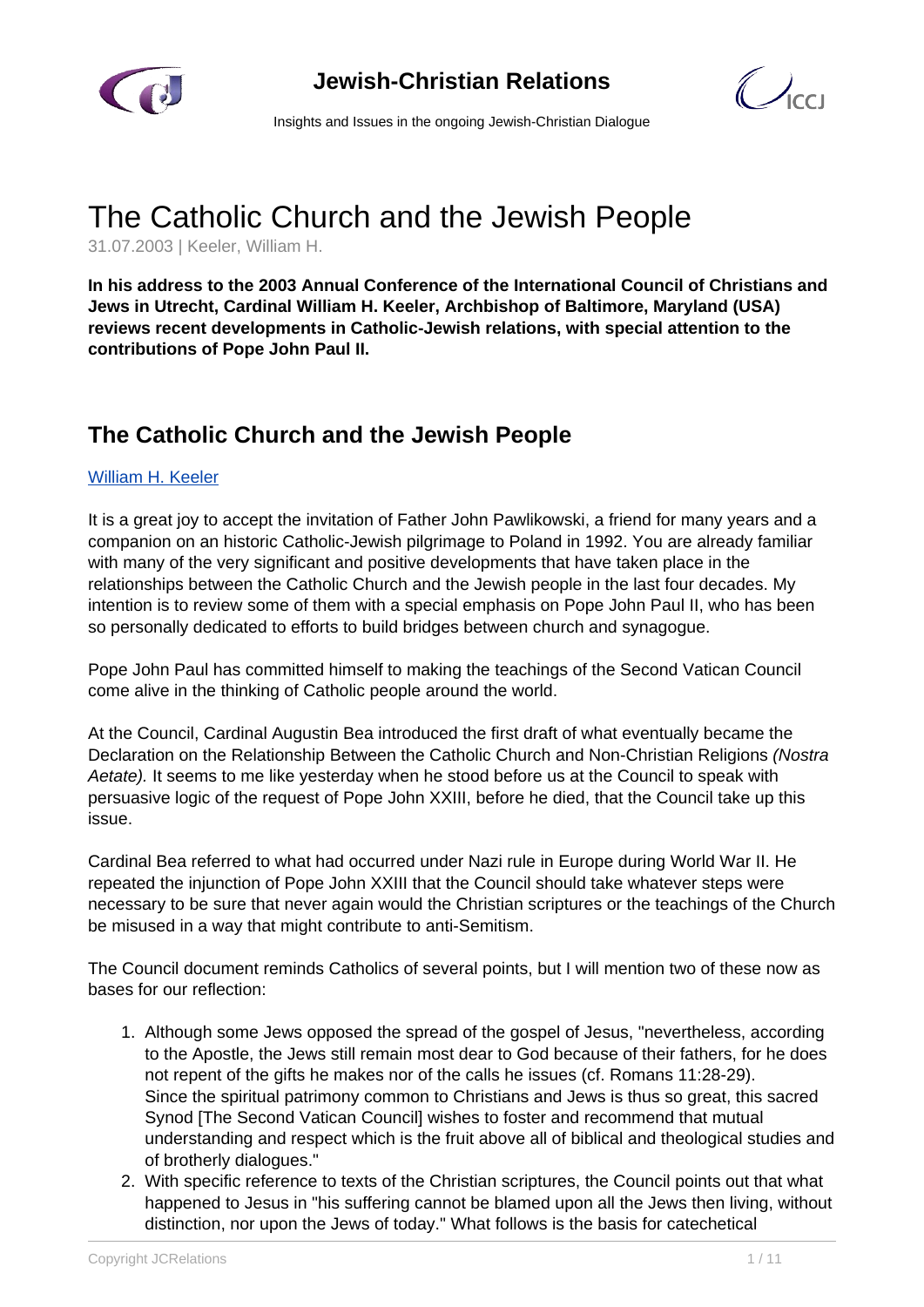instruction to ensure that neither Christian scriptures nor Christian teaching could be used in any way that would be an excuse for anti-Semitism. In a word, the dream of Pope John XXIII had been endorsed as a way of acting by the highest authority in the Catholic Church, the Pope and bishops acting together in an ecumenical council.

In the years since the Second Vatican Council, we have tried to apply this document to preaching in our churches and to our teaching in seminaries, universities, colleges and, perhaps most important of all, in the religious education classes for children of every age.

Pope John Paul II made me personally aware of how closely he had taken to his heart the challenges and possibilities of Catholic-Jewish relations when on September 1, 1987, he received the International Liaison Committee of Catholics and Jews at his residence at Castelgandolfo. He spoke of what had occurred in his native land of Poland on September 1, 1939. On that day the Nazis invaded the country and began a period of persecution. He recalled how he had returned to his own hometown after the war to discover that many who had been his friends and classmates were no more. He spoke also of his own meditation that very morning on the meaning of the Exodus and of how he could understand that the Jewish people would see in Israel today a fulfillment of ancient prophecy.

The year before, Pope John Paul had become the first Pope since St. Peter to visit a synagogue. Since then, in all of his trips, he has tried to meet with local Jewish leaders. That includes his trips to the United States. I recall vividly his meeting with the Jewish leadership in Miami in 1987 and in New York in 1995. One was very formal and the other very informal. Both were occasions when heart spoke to heart. At Miami, Pope John Paul specifically commended our dialogue efforts in the United States and our commitment to introduce a formal curriculum on the Holocaust in our Catholic schools. This we have succeeded in doing, with advice from representatives of various Jewish groups. The outline of the curriculum has now been distributed nationally with the endorsement of our United States Conference of Catholic Bishops.

Also, in the United States, we have been able to introduce into our published liturgical resources statements that make clear the teaching of the Councils of Trent (Jesus died because of the sins of all of us) and of Vatican II (What occurred in the suffering and death of Jesus is not to be attributed to the Jewish people as a whole of his day or of any subsequent age).

When Roman Catholics begin to think about the important relationships between the Catholic Church and the Jewish people, we have a history that is both stormy and troubled but, finally, we come to the Second Vatican Council and a profound awareness that we are speaking about a mystery that joins Christians and Jews together.

It is a mystery more fully recognized but not yet fully understood. As Cardinal Walter Kasper has noted recently, "We are at the beginning of the beginning."

I would like to carry forward this reflection, limited as it must be by the mysterious nature of the Jewish-Christian bond, by speaking first of the insights, to which I have just referred, that emerged in Nostra Aetate; secondly, by noting how Pope John Paul II has developed these insights in meetings with Jewish representatives including his historic visit to the Jewish synagogue in Rome in April, 1986; and, thirdly, with some theological reflections that seek to take on a step further our theology so that our dialogues may be framed in a way that will relate the mystery of Jewish-Christian relations with the other dimensions of the mystery of the Church. Finally, I wish to underscore the symbolic actions on the part of Pope John Paul II that probably help people everywhere to see that something positive has happened in relationships between the Catholic Church and the Jewish people.

First, then, Nostra Aetate. This declaration, as we have seen, affirmed in a public and universal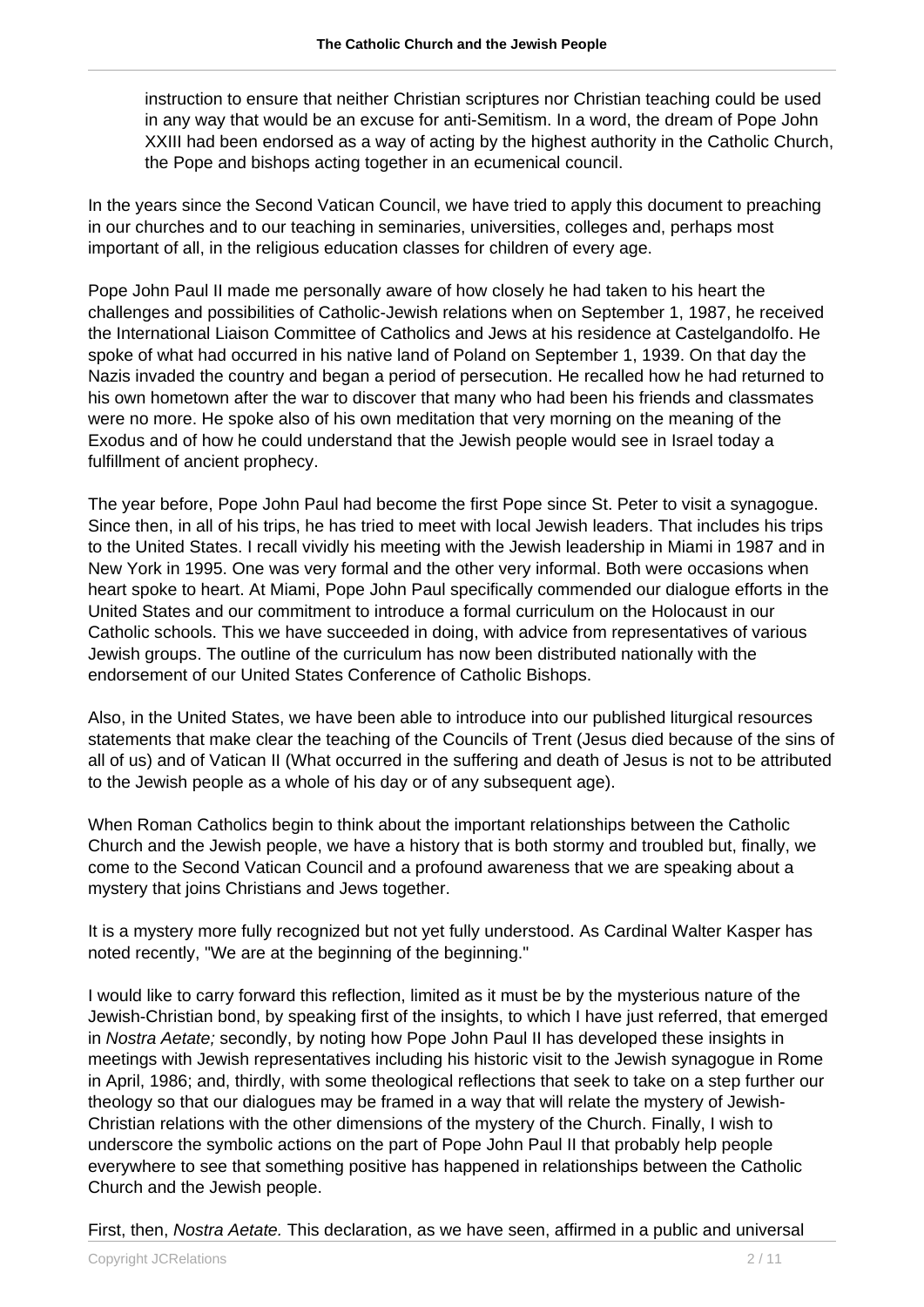manner the Church"s self-knowledge. In doing so it presented the Church with a dimension of itself that, while evident in the Scriptures, is spoken anew, for this declaration notes that in the very searching "into the mystery of the Church" herself there is found "that spiritual bond linking the people of the New Covenant with Abraham"s stock."

The compact formulation given in the Council document has been gradually differentiated in terms of the meaning of this mystery. Leading that clarification has been Pope John Paul II in his writings, his public pronouncements, and his practice.

Pope John Paul"s bond with the Jewish people begins in his hometown. How fortunate that Gian Franco Svidercoschi"s account of the boyhood friendship of Karol Wojtyla and Jerzy Kluger was published, for in that little book, Letter to a Jewish Friend, we are able to get a glimpse of a Catholic and Jewish boy growing up together in Wadowice. They were great friends. They played together; did their homework together; listened to records together. They both suffered the chaos of the Nazi invasion in 1939. Jurek [Jerzy] fled after a long and difficult time. Lolek [Karol] began to flee to the east with his father, just as the Red Army was marching in to "liberate" Poland. He could not leave and returned to Krakow where he worked in the mines and studied theology and, finally, was ordained a priest.

It was only in 1965, having been apart for almost thirty years, that they saw each other again. The then Archbishop of Krakow met him in Rome where Jurek had been living for twenty years. Archbishop Wojtyla told him of the twentieth anniversary of their graduation from the high school in Wadowice, ". . . we did it in our old classroom on the second floor**.**" (Op. cit., p. 88) Their farewell on that November day hints at the vision of Pope John Paul II.

"They both held their hands out to shake them. But then they embraced. As Wojtyla gazed into his eyes, he said something that surprised his friend. Or at least something he was not expecting. "One day all Jews and Christians will be able to meet in this fashion." Kluger did not know what to say. He just said: Let"s hope so. Anyway, thank you. Then with a smile: "Bye Lolek." "Bye Yurek."" (Op. cit., p. 88)

The vision of Pope John Paul II found its fuller account in his remarks given on March 12, 1979 during his first formal presentation to an audience of representatives of Jewish organizations. There he speaks of the importance of guidelines that had been developed by the Holy See in 1974 (Guidelines and Suggestions for Implementing the Conciliar Declaration, Nostra Aetate, No. 4, by the Holy See"s Commission for Religious Relations with the Jews.) He points to the central aspects of the mystery of the relationship of Jews and Christians.

First, there is the necessity for Christians to "strive to learn by what essential traits the Jews define themselves in the light of their own religious experience." (Guidelines and Suggestions for Implementing the Conciliar Declaration, Nostra Aetate, No. 4, by the Vatican Commission for Religious Relations with the Jews, Prologue.)

 Secondly, "In virtue of her divine mission, and her very nature, the Church must preach Jesus Christ to the world (Ad Gentes, 2). Lest witness of Catholics to Jesus Christ should give offense to Jews, they must take care to live and spread their Christian faith while maintaining the strictest respect for religious liberty in line with the teaching of the Second Vatican Council (Dignitatis Humanae). They will likewise strive to understand the difficulties which arise for the Jewish soul rightly imbued with an extremely high, pure notion of the divine transcendence when faced with the mystery of the incarnate Word." The demand made on Catholics is how to give witness to Christ by respecting the mystery that is found in the hearts and souls of Jews who are our "older brothers."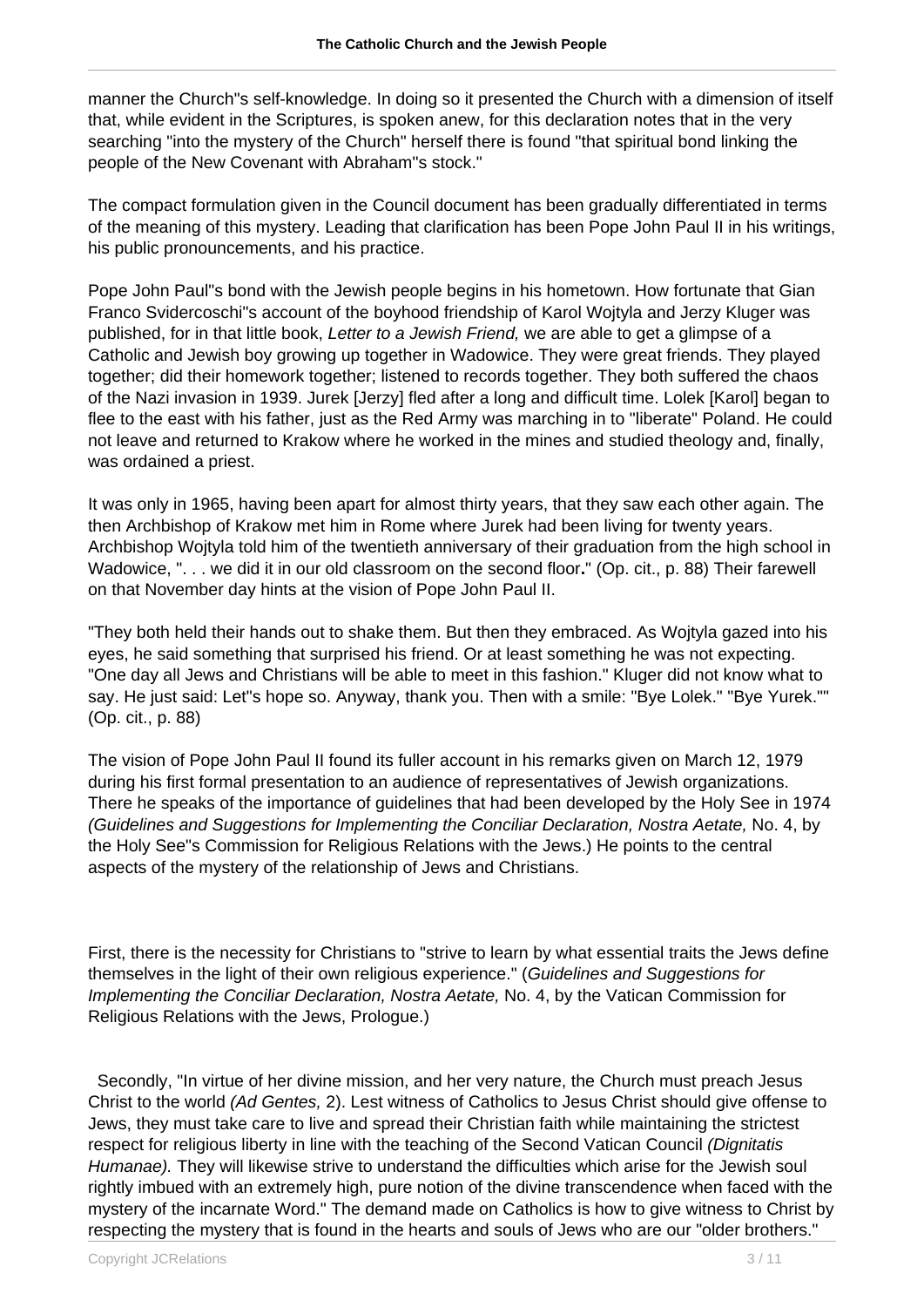Now I wish to turn to some reflections of scholars and theologians, including those of Cardinal Walter Kasper, the President of the Pontifical Council for Promoting Christian Unity.

Nostra Aetate quotes St. Paul"s letter to the Romans, showing how St. Paul grappled with the relationship between the Christian family and the Jewish people. For him, it was obviously a mystery. Two major truths were in coincidence and he sought a way to state both the tension and its resolution. And so he said God does not call back his gifts; God does not repent of his calls.

One statement of the question as it appeared to Catholics at the beginning of the pontificate of Pope John Paul II was given in the study paper, "Mission and Witness of the Church," by Tommaso Federici for the 1977 meeting in Venice of the International Catholic-Jewish Liaison Committee.

Federici emphasized the "irreversible" nature of the Church"s new understanding of its relationship to the Jewish people, arguing on the basis of scriptural and magisterial sources that "none of the inspired Christian sources justifies the notion that the Old Covenant of the Lord with His people has been abrogated or in any sense nullified . . . The Church recognizes that in God"s revealed plan, Israel plays a fundamental role of her own: the sanctification of the Name in the world. The Church is clear too that the honor of the Name is never unrelated to the salvation of the Jewish people who are the original nucleus of God"s plan of salvation . . . Christ did not nullify God"s plan but rather (serves) as the living and efficacious synthesis of the divine promise" (I, B, 6-8, p. 53). Therefore, Christian witness must take into account "the permanent place of the Jewish people according to God"s plan" (I. C, 4, p. 54).

Pope John Paul II had brought with him to the Papacy, as he did with his friendship with Jerzy Kluger, a considerable experience from the practical and pastoral sphere of his life as a worker, a student, a priest and bishop under totalitarian rule. In terms of personal and official witness, he focused on the centrality of the Christian mystery of Redemption of the world through the life, death and resurrection of Christ, in his first encyclical letter of March 4, 1979, Redemptor Hominis. In his address to the people gathered in St. Peter"s Square for the Angelus on that day, he spoke of his purpose in the encyclical:

I tried to express in it what has animated and continually animates my thoughts and my hart since the beginning of my pontificate…. The Encyclical contains those thoughts which then, at the beginning of this new life, were pressing with particular forcefulness on my mind and which certainly, already had been maturing in me previously, during the years of my service as a priest and then as bishop.

Indeed, in a personal reflection on this fifteen years later, he noted in his book, Crossing the Threshold of Hope:

I was actually carrying its [the Encyclical's] contents within me. I had only to "copy" from memory and experience what I had already been living on the threshold of the Papacy. . . The Encyclical aims to be a great hymn of joy for the fact that man has been redeemed through Christ – redeemed in spirit and body.

This is the belief of Catholics and all other Christians, (6, 1, 2); furthermore he notes that it is this mystery which impels authentic "dialogue, prayer, investigation of the treasures of human spirituality with peoples of other religions."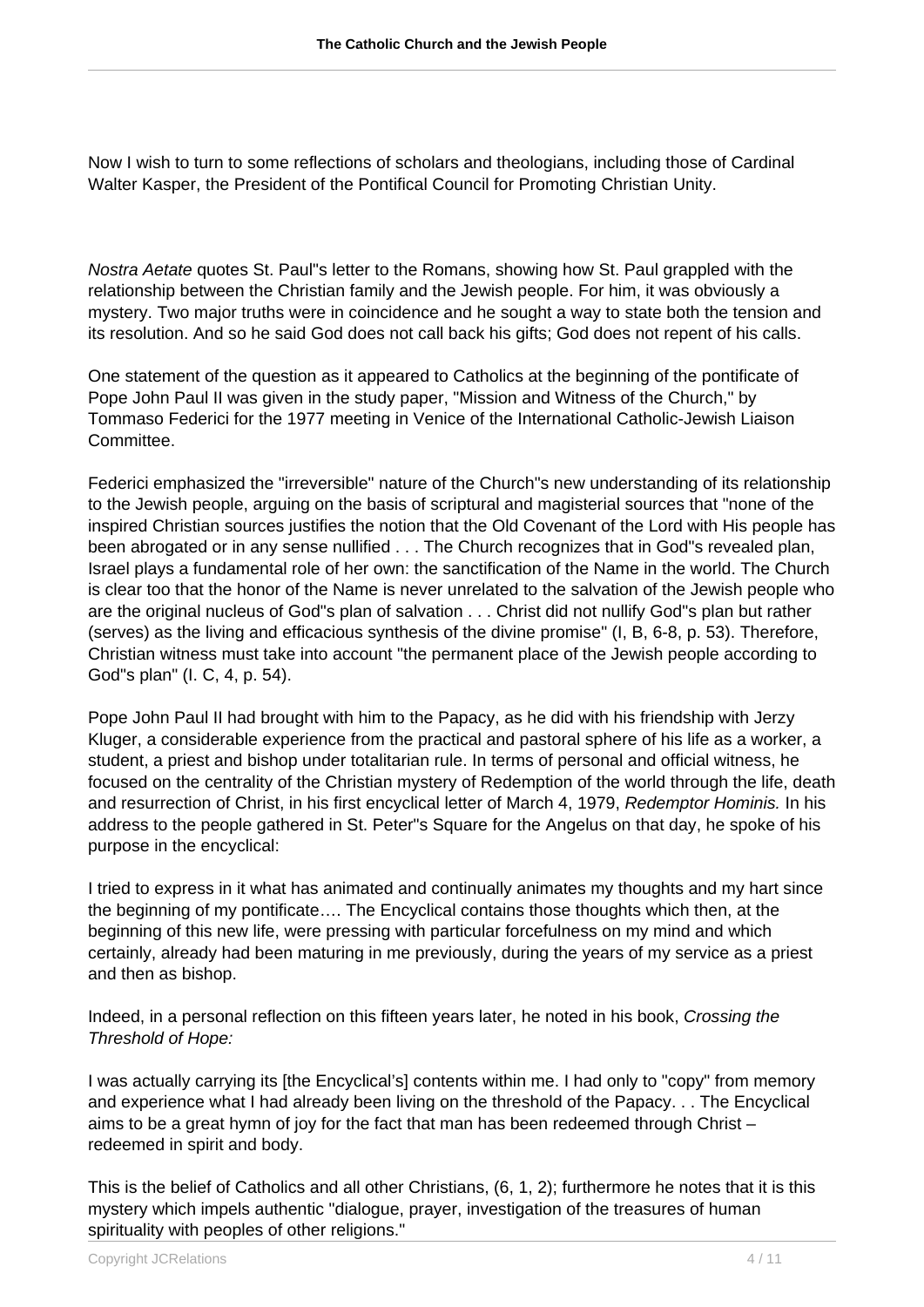In the Encyclical Redemptoris Missio, written 14 years later, and presented to the Church on December 7, 1990 on the twenty-fifth anniversary of Vatican II's Decree on the Church"s Missionary Activity, Ad Gentes, he urges the Church to renew its commitment to evangelize the world, as he considers one aspect of St. Paul"s concern, "Woe to me if I do not preach the Gospel." This encyclical deals with a theme that had been controversial among some Catholics since Vatican II. These considered teaching about one"s faith to be merely "exporting" a foreign religion from one culture to another. The Pope affirms that the mission of the Church is part of her catholicity.

In every situation the missionary task is to propose not to impose, but always for the Christian to seek to live by and teach the truth revealed in the Lord.

The Encyclical has a special section on the relationship of Mission and other religions.(55) Here the Pope speaks to authorities in missionary countries noting that evangelization is not the agency of any foreign political, social, economic, educational or cultural imperialism; it "has but one purpose: to serve man by revealing to him the love God made manifest in Jesus Christ."(2.5) In her preaching the Church herself must always respect the freedom of conscience. "The Church proposes; she imposes nothing. She respects individuals and cultures, and she honors the sanctuary of conscience."(39.2) Catholics then are to undertake dialogue with "deep respect for everything that has been brought about in human beings by the Spirit who blows where he wills."(56.1) Respect and dialogue do not permit the Church to avoid its missionary task given it by Christ, but respect and dialogue help to purify the Church, and encourage greater mutual understanding among peoples and the elimination of prejudice and intolerance.

The Federici paper, with which I began this section, indicates that in the relationship with the Jewish people, the Church does not seek a proselytism that focuses on the Jewish people. John Paul II, in his understanding of the three central issues noted in his very first meeting with the Jewish leaders in 1979, knows well the difference between proselytizing and evangelizing in mission. For the mystery of mission of the relation of the Catholic Church and the Jewish people holds together simultaneously the issues of religious freedom, the Church"s responsibility for her mission and the eternality of the Jewish Covenant.

The Church herself has established no organizations designed for the conversion of Jews. In 1996, Cardinal John O"Connor of New York joined with Protestant Church executives in affirming that this is the basic approach of the post-Holocaust family of churches. Of course, there are exceptions [including those] who so read New Testament passages as not to account for the tension expressed by St. Paul in Chapter 11 of his letter to the Romans.

### **Lex Orandi, Lex Credendi**

There is only one official prayer for the Jews in the Liturgy of the Catholic Church. This is the traditional Good Friday prayer. It was (and is) in the middle of a threefold prayer first for the church (fideles, believers), then for the Jews (perfideles, half-believers), and for the unbelievers (infideles). Over the centuries, the teaching of contempt burdened the original theological category of "perfideles" with so much opprobrium that the modem term "perfidious" took on a far more sinister meaning than perhaps first intended by the ancient liturgy. Thus, Pope Pius XII in the mid 1950's directed that "perfideles" no longer be translated as "perfidious" in official liturgical books, such as missals, but rather as "unbelieving" or "unfaithful." Blessed John XXIII ordered that the Latin term be deleted from the prayer altogether, though it remained a prayer for the conversion of Jews

The reform of the Liturgy mandated by the Second Vatican Council, however, re-conceptualized and rewrote the prayer entirely. It now reads: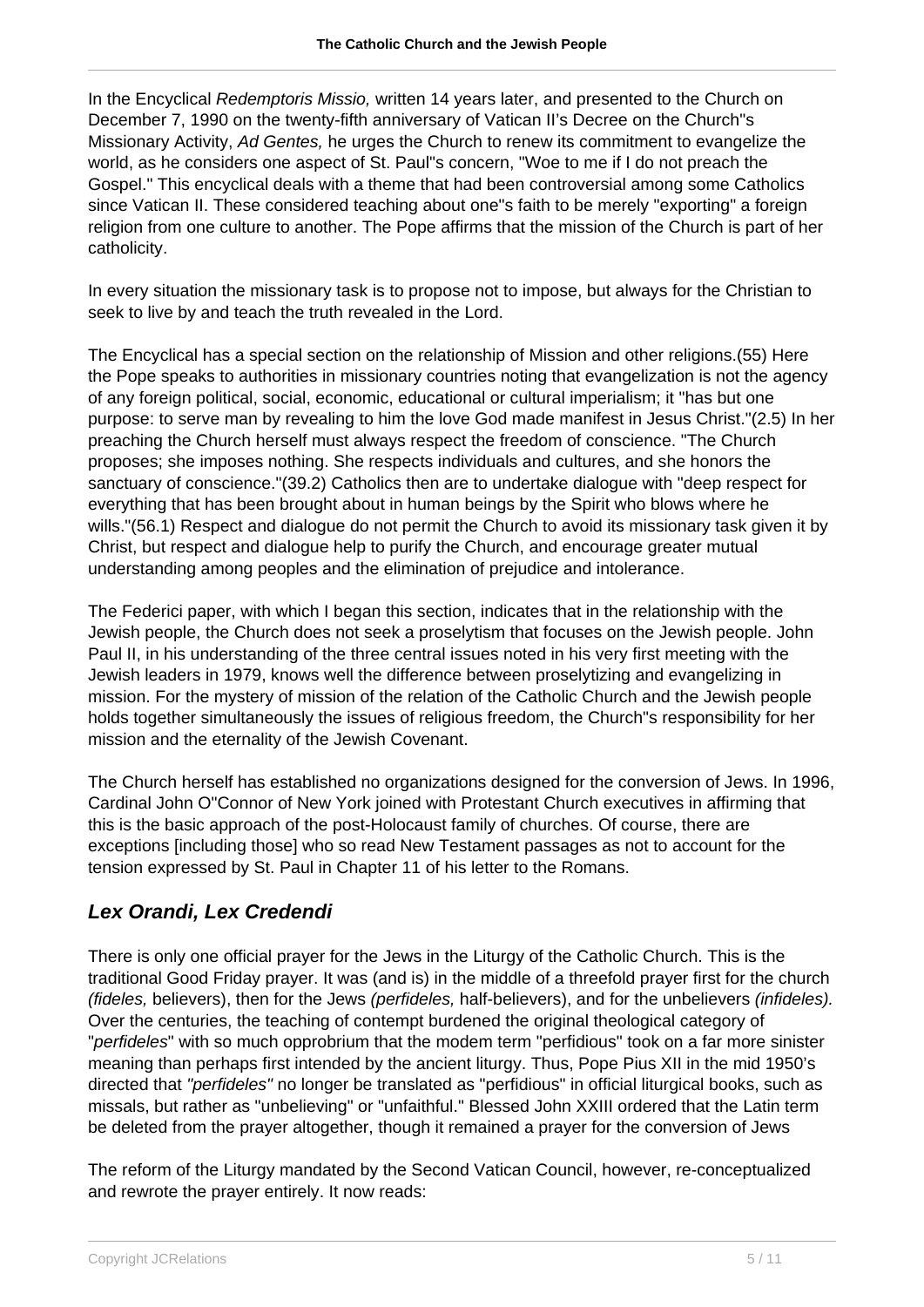Let us pray for the Jewish people, the first to hear the word of God that they may continue to grow in the love of his Name and in faithfulness to his covenant. – Almighty and eternal God, long ago you gave your promise to Abraham and his posterity. Listen to your Church as we pray that the people you first made your own may arrive at the fullness of redemption.

The phrase, "fullness of redemption," here, is blessed with ambiguity. Some see it as not historical but eschatological. Like St. Paul in Romans 11, the phrase leaves the issue in God"s hands, to be revealed at the end of time with the Second Coming of Christ, Redeemer of all humanity. Of course, individual Jews whose own, personal spiritual lives and consciences lead them to the fullness of our faith are welcomed into the Church. To do otherwise would offend against the principles of religious freedom and of mission.

Pope John Paul II has been leading and teaching the Church how to pray for a quarter of a century. The most significant of the prayers touching on the relationship between the Church and the Jewish people is the one he prayed first at the millennial liturgy of repentance in St. Peter"s. Later, in a dramatic gesture, he inserted it into the Western Wall, where Jewish people have developed the custom of placing their written prayers. Pope John Paul"s prayer is deeply significant. Central to the Christian anti-Judaism had been the notion that the destruction of the Jerusalem Temple and the dispersion (Diaspora) of Jews around the then-known world was God"s punishment of the Jews for the crime of "deicide" ("God-killing"). While Vatican II condemned this notion, many Jews understandably felt that its influence lingered in the Church. The pope"s dramatic gesture affirmed in the strongest way possible that that sort of thinking has no place in the Church today, nor in the future. The Church acknowledges its eternal debt to Judaism for having given it the revelation of God:

God of our fathers, you chose Abraham and his descendants to bring your Name to the Nations. We are deeply saddened by the behavior of those who in the course of history have caused these children of yours to suffer, and asking your forgiveness we wish to commit ourselves to genuine brotherhood with the people of the Covenant. (March 26, 2000)

Less well known but also theologically significant is the prayer for the Jews composed by Pope John Paul II at the request of the Bishops of Poland in 1998, which is now prayed throughout the country on Poland"s annual day of reflection on Jews and Judaism. It serves as a model for how Catholics should pray for the Jews:

God of Abraham, the prophets, Jesus Christ,

in you everything is embraced,

toward you everything moves,

you are the end of all things.

Hear the prayers we extend for the Jewish People

Which, thanks to its forefathers, is still very dear to you.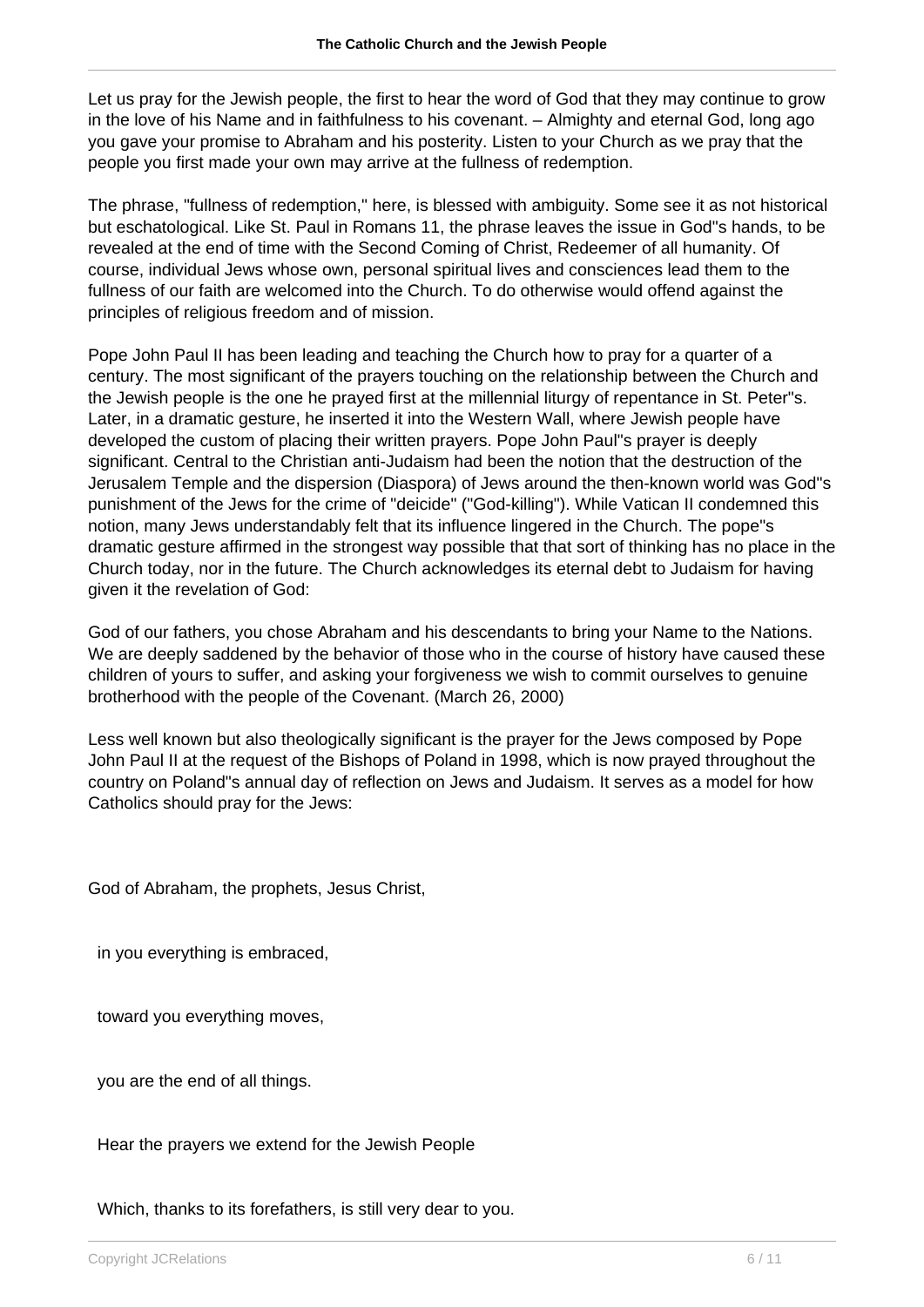Instill within them a constant, ever livelier desire

to deepen your truth and love.

Help them, as they yearn for peace and justice,

that they may reveal to the world the might of your blessing.

Succor them, that they may obtain respect and love

from those who do not yet understand

the greatness of suffering they have borne,

and those who, in solidarity and a sense of mutual care,

experience together the pain of wounds inflicted upon them.

Remember the new generations of youth and children,

that they may, unchangeably faithful to you,

uphold what remains the particular mystery of their vocation.

Strengthen all generations so that, thanks to their testimony,

humanity will understand that your salvific intention

extends over all the human family, and that you, God,

are for all nations the beginning and the final end.

#### **The Universal Mission of the Church and the Jewish People**

 In the United States the publication of a fruit of the dialogue there on Covenant and Mission has given rise to considerable discussion. As Cardinal Kasper has pointed out, it has opened the way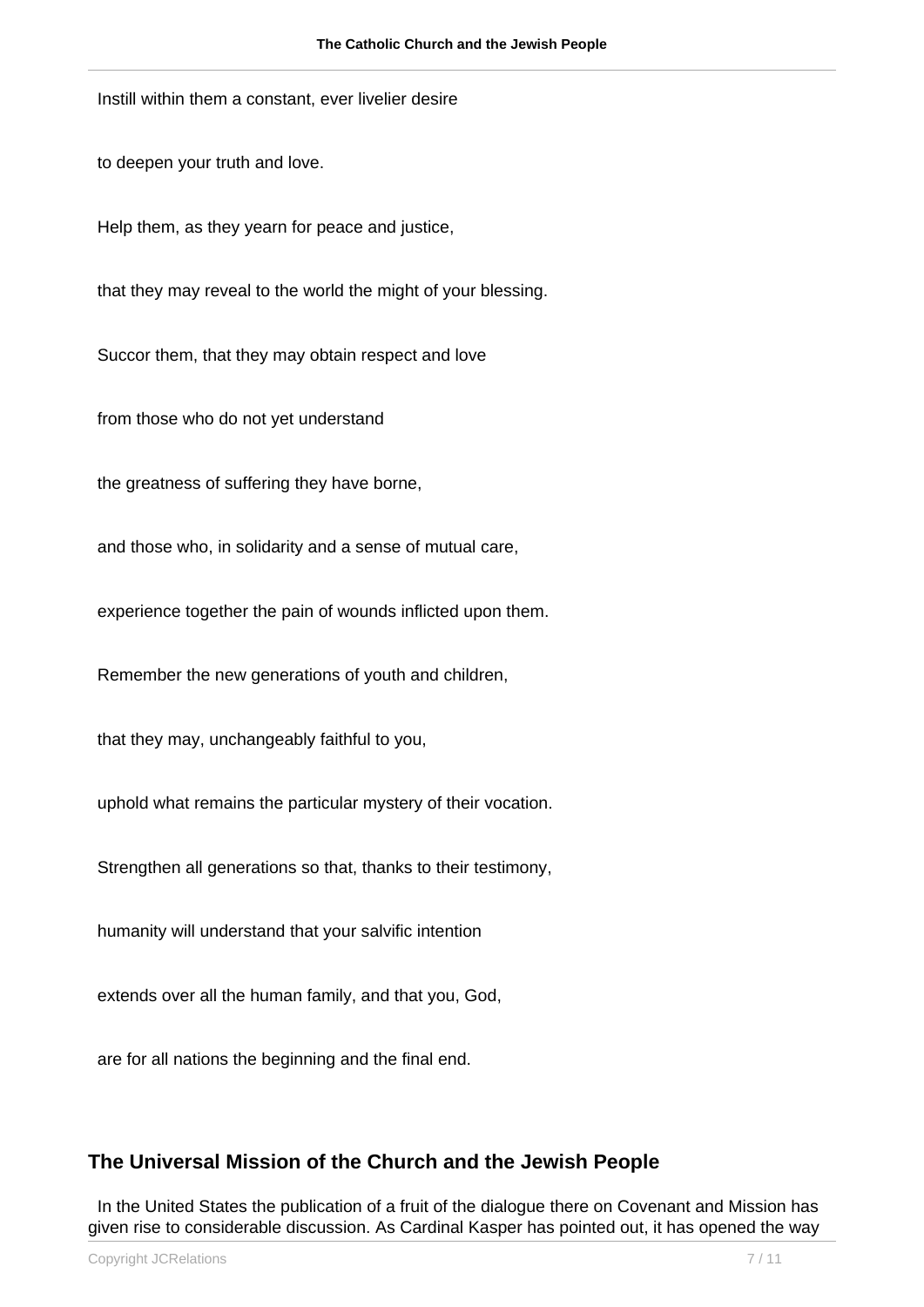to a more profound theological discussion.

However, it is useful to note that the term "covenant" must be seen as not universal in meaning. It does not indicate a clearly defined and universally recognized reality.

It is important to remember that the Old Testament speaks of different types of covenant according to the situation and the persons involved. Note for example the covenant with Noah in Gen. 9, the covenant with Abraham in Gen. 17 and the one on Sinai in Ex 19-24,32-34. Jer. 31:31 even mentions a "new Covenant" which refers to the content of the Sinaitic one but implies a completely new orientation: the law is written in the hearts of the Israelites so that it cannot be broken any more. The fundamental meaning of this Covenant is expressed through the words: "I will be their God, and they shall be my people" (Jer 31:33). The "Covenant" itself does not guarantee automatic salvation but offers the possibility of partaking in salvation, Therefore, those who follow God"s indications contained in the Covenant, i.e., who are faithful to the Torah, have the correct relationship to God and can receive the gift of salvation from God.

The Bible presents not only different examples of covenant, but also different conceptions of it, such as the deuteronomic idea based on the old oriental contracts, and the priestly idea according to which there is only God"s salvific proposal, which man simply needs to accept. "Covenant" never means a legal or juridical contract between two partners with equal rights, which can be used as the basis for human claims. In the end, the initiative always comes from God and cannot be forced by individual men and women. Because of these different types and ideas of covenant, there are different ways in which the word "Covenant" (in Hebrew berit) is used in the Bible, so that this word is never univocal and uni-dimensional. One should also pay attention to the parallelism between the words "Covenant" and "Election," which sometimes simply mean a special relationship with God.

The conclusions that can be drawn from these reflections is that the theological discussion following "Reflections on Covenant and Mission" should give greater weight to the biblical dimension of the concept of covenant. It seems necessary to deepen the understanding of this word and see which theological implications are bound into it.

A statement made last year in Boston by Cardinal Kasper of the Holy See"s Commission on Religious Relations with the Jews gives us guidelines on how to relate the overall mission to proclaim the Good News universally while at the same time acknowledging the profound particularity of its unique relationship with God"s People, Israel.

This issue is not a new one, and has been debated for a long time in our dialogues. But it does touch on the fundamental question which stands between us, and in that perspective new reflections and fresh ideas are welcome, although clearly easy answers are not possible. As I see things, a convincing solution is not yet in sight and the discussion must continue. Thus, I take this document [on Covenant and Mission] for what it sets itself out to be, and that is, an invitation and a challenge for further discussion. What I have to say is certainly not definitive, and represents no more than a modest personal contribution to a still unresolved problem.

I know very well that the question of Christian missionary activity evokes among Jews bitter and painful historical memories of forced conversions. We sincerely reject and regret this today. The Second Vatican Council in its 'Declaration on Religious Liberty,' Dignitatis Humane, was very clear regarding the rejection of all means of coercion in matters of faith and regarding the recognition of religious freedom. Nevertheless, I know that given the historical background even the word "mission" raises for Jews still today often insurmountable misunderstandings, suspicion and resistance. The wounds of the past are far from being healed. The question must therefore be dealt with with great sensitivity.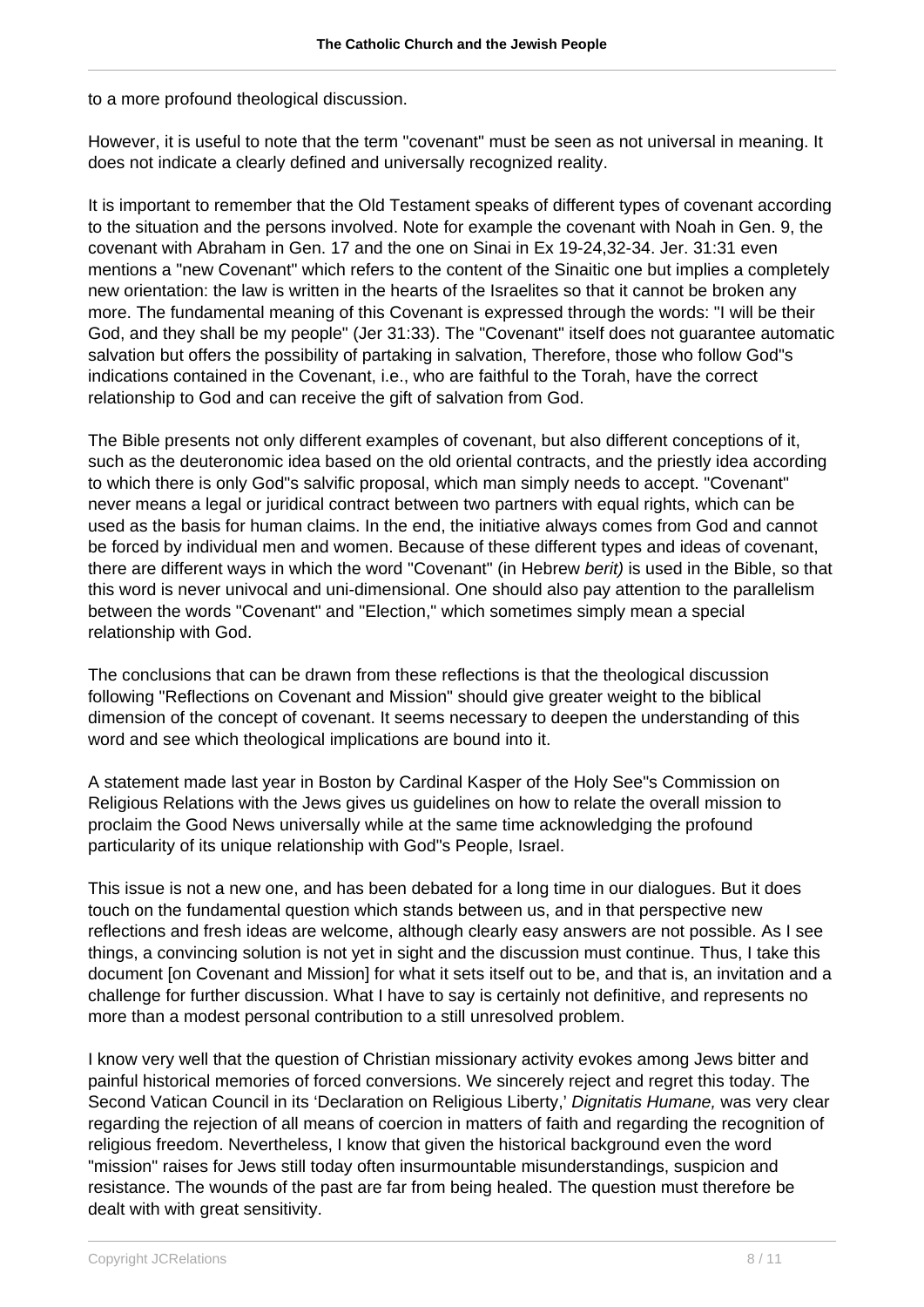On the other hand, there are also Christian sensitivities and there is a Christian identity also at stake. The word "mission" is central in the New Testament. We cannot cancel it, and if we should try to do so, it would not help the Jewish-Christian dialogue at all. Rather, it would make the dialogue dishonest, and ultimately distort it. If Jews want to speak with Christians they cannot demand that Christians no longer be Christians. This is the very essence of dialogue – neither confusion nor absorption, or relativism or syncretism, but encounter of different perspectives and horizons, and – as I have learned from Jewish thinkers like Martin Buber and Emmanuel Levinas – recognition of the other in his/her otherness.

Indeed, the problem of mission touches the substance of what we have in common and of what divides us as well, and both our rich common heritage and our incontestable differences are constitutive for our respective identities. Thus we speak on a question which touches the heart of both of us, we deal with a question which cannot be approached without emotion and one which must be dealt with mutual respect for our most profound convictions as believers.

What we have in common is above all what Jews call the Hebrew Bible and we the Old Testament. We have in common our common father in faith Abraham, and Moses and the Ten Commandments, the Patriarchs and Prophets, the covenant and the promises of the one and unique God, and the messianic hope. Because we have all this in common and because as Christians we know that God"s covenant with Israel by God"s faithfulness is not broken (Rom. 11:29; cf. 3.4), mission understood as a call to conversion from idolatry to the living and true God (1 Thess. 1:9) does not apply and cannot be applied to Jews. They confess the living true God, who gave and gives them support, hope, confidence and strength in many difficult situations of their history. There cannot be the same kind of behavior towards Jews as there exists towards Gentiles. This is not a merely abstract theological affirmation, but an affirmation that has concrete and tangible consequences such as the fact that there is no organized Catholic missionary activity towards Jews.

But having said and confirmed all this we cannot stop, because we have considered only one half of the problem. And on this point the issues raised in the above-mentioned document  $-$  as I see it  $$ should be developed and amplified. The approach to be taken to this becomes clear when we reflect on our differences, immediately evident from the different names we give to our common heritage – Hebrew Bible or Old Testament. This difference in terminology denotes that we have a different reading of what we have in common. Paradoxically we could say: we differ on what we have in common. The recent document of the Biblical Pontifical Commission entitled "The Jewish People and their Sacred Scriptures in the Christian Bible" (2001), signed by Cardinal Ratzinger, shows for me very convincingly that in a mere historical perspective and interpreted with mere historical methods both readings and both interpretations, the Jewish rabbinical and the Christian one, are possible and legitimate. What reading we choose depends on what faith we have chosen.

For both of us this sacred text is an open text pointing out to a future which will be determined by God alone at the end of time. Both our faiths are open towards this future. So together we can give witness to the incompleteness of the world and to its non-completability by human efforts, and together against the pessimism, skepticism and nihilism in our midst we can witness to the openness of history towards the future and to the unwavering hope of completion which God alone can and will fulfill at the end of time. But in their differences Jews and Christians are, to put it in a paradoxical way – hopeless witnesses of hope. To give witness to this common and yet distinctly perceived hope is a compelling urgency in our world today, so in need of hope and so devoid of its consolation.

But whilst Jews expect the coming of the Messiah, who is still unknown, Christians believe that he has already shown his face in Jesus of Nazareth, whom we as Christians therefore confess as the Christ, he who at the end of time will be revealed as the Messiah for Jews and for all nations. The universality of Christ"s redemption for Jews and for Gentiles is so fundamental throughout the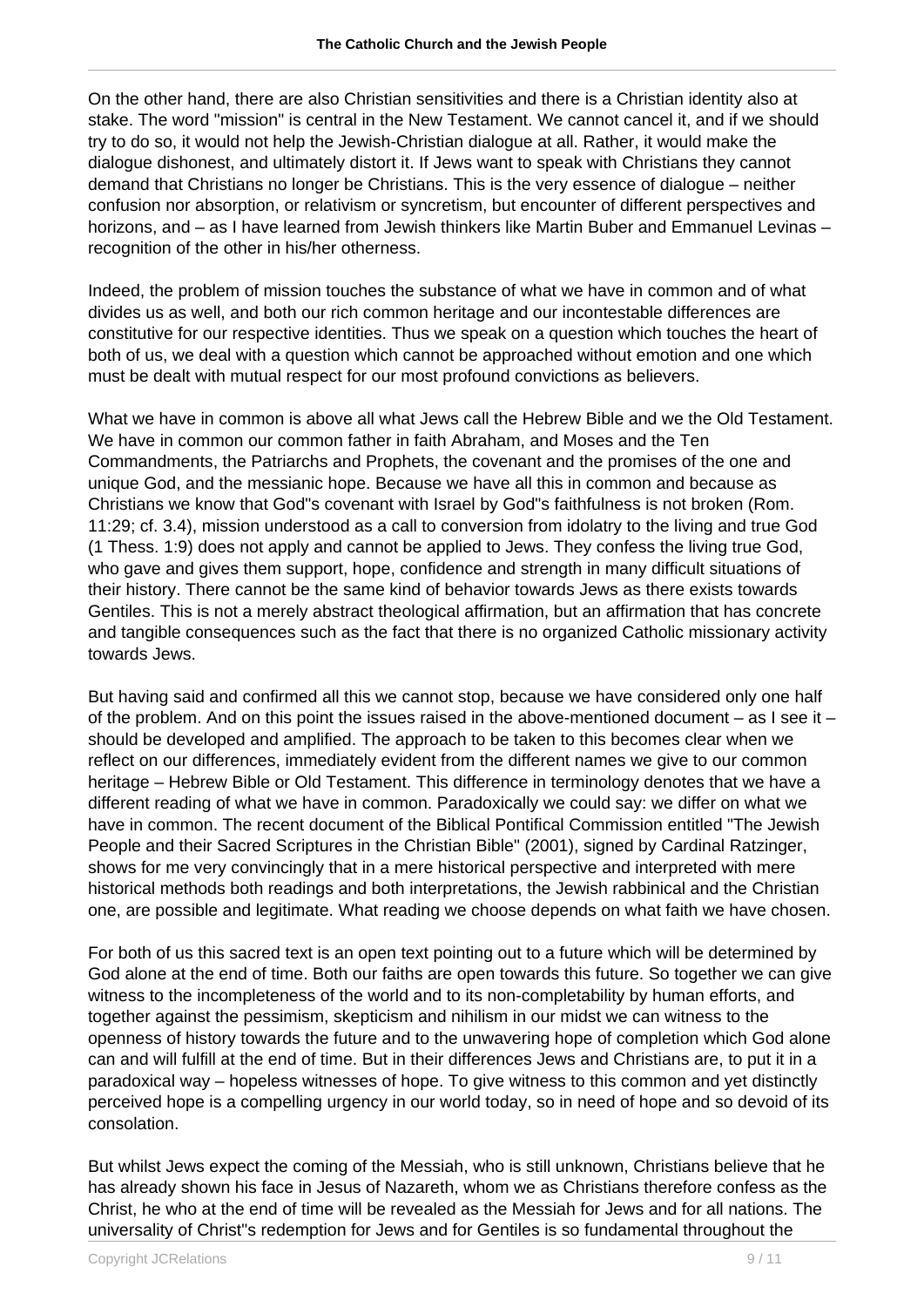entire, New Testament (Eph. 2:14-18; Col. 1:15-18; 1 Tim 2:5 and many others) and even in the same Letter to the Romans (Rom. 3:24; 8:32) that it cannot be ignored or passed over in silence. So from the Christian perspective the covenant with the Jewish people is unbroken (Rom. 11:29), for we as Christians believe that these promises find in Jesus their definitive and irrevocable Amen (2 Cor. 1:20) and at the same time that in him, who is the end of the law (Rom 10:4), the law is not nullified but upheld (Rom 3:31).

This does not mean that Jews in order to be saved have to become Christians; if they follow their own conscience and believe in God"s promises as they understand them in their religious tradition they are in line with God"s plan, which for us comes to its historical completion in Jesus Christ.

I well appreciate, despite the distress it causes me, that it must be painful for Jews to listen to such words, in the same way as it is painful for Christians too to listen to some words of rabbinical tradition and experience that Jews use to express that by their very conscience they cannot accept our faith in Jesus Christ who for us is the way, the truth and the life (John 14:6). Our Jewish friends may say, as they do; you look on us with your Christian eyes. Yes, we do and how could we do otherwise? Jews, too, look on us with their eyes and out of the perspective of their faith, and they too cannot do otherwise. We must endure and withstand this difference, because it constitutes our respective identities. We must respect each other in our respective otherness.

Thus, in any discussion on mission the well-known text in the Pauline Letter to the Romans chapters 9-11 and the affirmation of the unbroken covenant (Rom. 11:29) cannot be the only and isolated points of reference. We must interpret these passages, as we must interpret all biblical passages, in the context of the whole New Testament. In a similar way we must interpret the fourth chapter of Nostra Aetate in the context of the other Conciliar documents and the use Pope John Paul II makes of it in the context of his many other affirmations on mission, especially in his encyclical Redemptoris Missio (1990).

Still much is yet to be undertaken. For the question of mission can only be solved in the wider context of the overall Christian theology of Judaism. Here we are only at the beginning and still far from a definitive understanding. The long period of anti-Judaistic theology cannot be overcome in only forty years. "Nostra Aetate" was only the beginning of a new beginning.

In another setting, Cardinal Kasper spoke a very positive note about what we can do together. "In today"s world, we, Jews and Christians, have a common mission: together we should give an orientation. Together we must be ambassadors of peace and bring about Shalom."

I must be candid to admit we Catholics have much to do to render our speech, both unofficially and officially, much more consistent and clear than it now is. But, just as deeply, I am persuaded that the doctrinal understanding outlined by Cardinal Kasper represents a helpful first step for the future of Catholic teaching. As I mentioned at the beginning of my presentation, the Cardinal has noted that we are "at the beginning of the beginning . . ."

We must see our relationships also in the context of the world stage, in which differences of faith have too often been used as excuses for violence.

With respect to the Middle East, I quote now from a recent talk of Cardinal Theodore McCatrick, Archbishop of Washington, and for many years one who has been intimately involved in the International Policy Committee of our Bishops" Conference. Several weeks ago, speaking to the Anti-Defamation League, he said:

Israelis rightly see the failure of some Palestinians to demonstrate full respect for Israel"s right to exist and to flourish within secure borders as a fundamental cause of the conflict. . . Palestinian leaders must clearly and unequivocally renounce terrorist violence and terrorist acts against